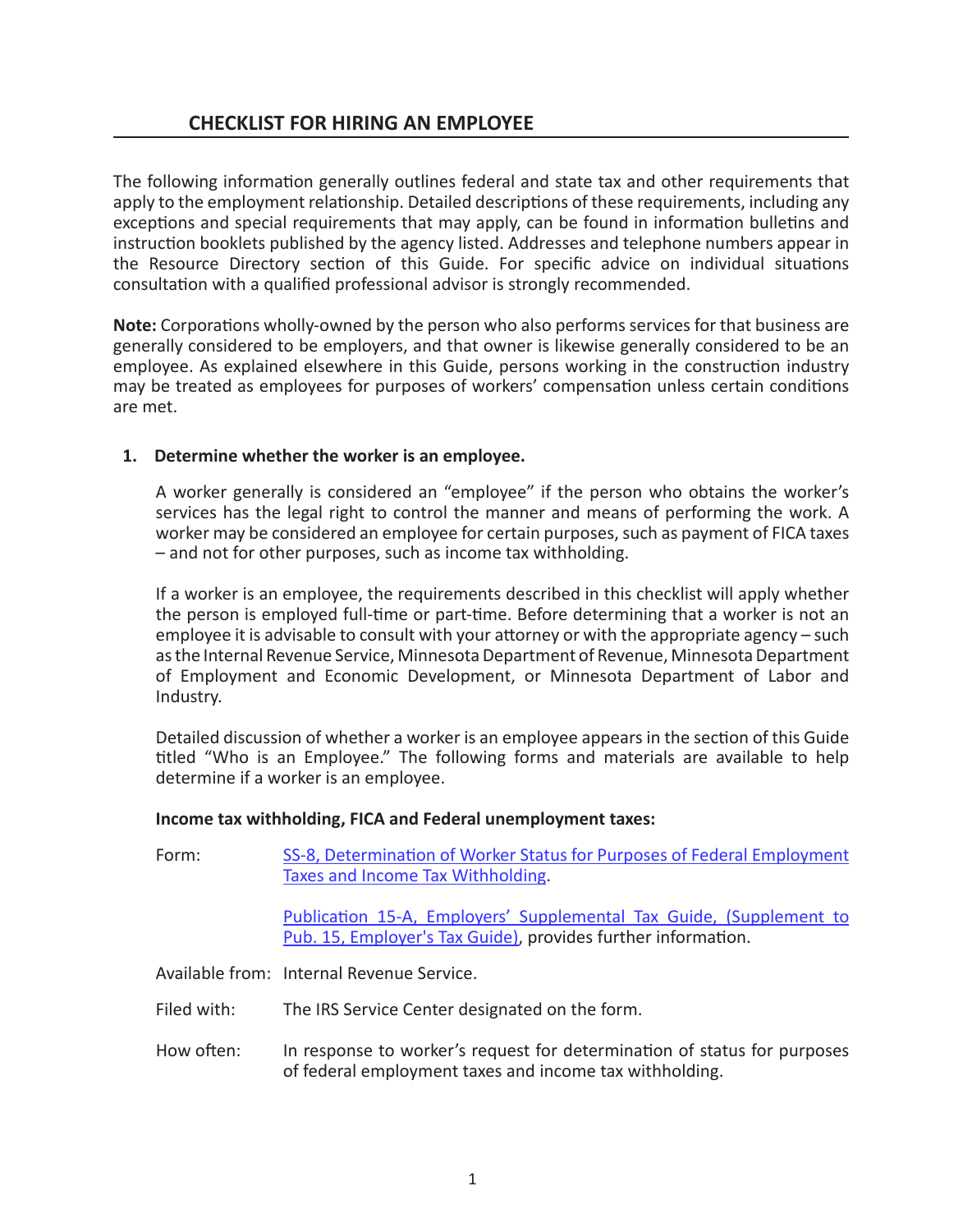#### **Minnesota Unemployment Insurance**

Register with the Minnesota Unemployment Insurance (UI) Program of the Minnesota Department of Employment and Economic Development through its self-service unemployment insurance reporting system. The MN UI Program determinations whether a worker is an employee or independent contractor based on Minnesota Statute. Refer to the [Unemployment Insurance \(UI\) Employer Handbook.](https://www.uimn.org/employers/help-and-support/emp-hbook/index.jsp)

Register: [Minnesota Unemployment Insurance \(UI\) Program](https://www.uimn.org/employers)

When: As soon as possible after first wages are paid for covered employment.

### **Workers' compensation**

The Minnesota Department of Labor and Industry has adopted rules addressing the conditions under which workers will be considered employees or independent contractors for workers' compensation purposes. These rules can be found at Minnesota Rules 5224. Copies of Minnesota Rules are available at law libraries and many public libraries.

# **2. Obtain federal Employer Identification Number (EIN).**

- Form: [SS-4, Application for Employer Identification Number](https://www.irs.gov/pub/irs-pdf/fss4.pdf)
- Available from: Forms and instructions are available at [About Form SS-4, Application for](https://www.irs.gov/forms-pubs/about-form-ss-4) [Employer Identification Number \(EIN\)](https://www.irs.gov/forms-pubs/about-form-ss-4)
- Filed with: The IRS. It helps to have a completed Form SS-4 available before beginning the online application process.

Review [How to Apply for an EIN](https://www.irs.gov/businesses/small-businesses-self-employed/how-to-apply-for-an-ein)

[Apply for an Employer Identification Number \(EIN\) Online](https://www.irs.gov/businesses/small-businesses-self-employed/apply-for-an-employer-identification-number-ein-online)

Apply by Fax: 855-641-6935 toll-free.

Apply by mail: Internal Revenue Service, Attn: EIN Operation, Cincinnati, OH 45999.

- The IRS no longer issues EINs by telephone for domestic taxpayers. Only international applicants can receive an EIN by telephone.
- How often: Once, unless business ownership or form of organization changes.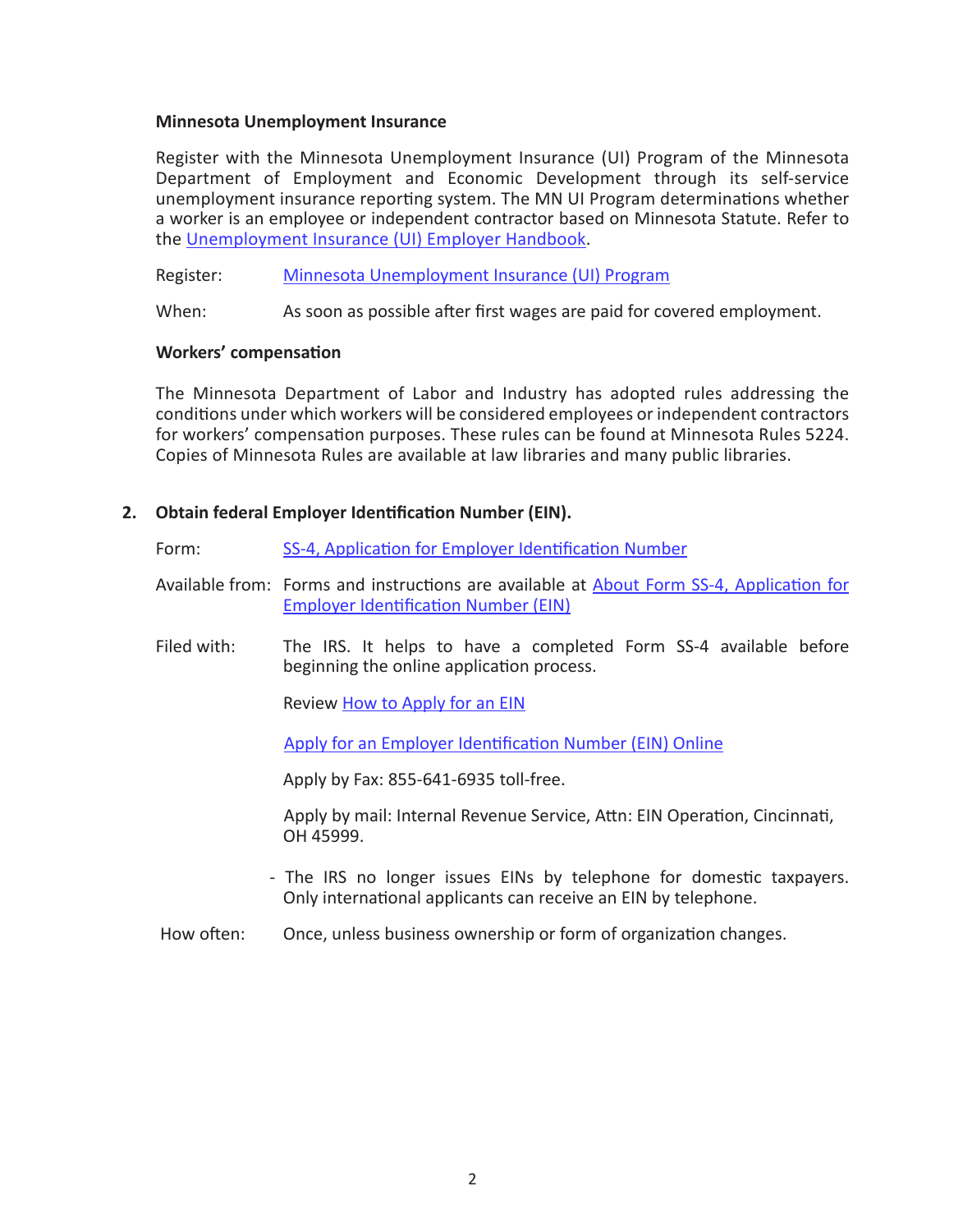### **3. Obtain Minnesota Taxpayer Identification Number.**

|--|

Register with the Minnesota Department of Revenue:

- Online at [Business Tax Registration](https://www.mndor.state.mn.us/tp/eservices/_/)
- Register by phone at 651-282-5225 or 800-657-3605.
- Available from: Minnesota Department of Revenue.
- Filed with: Minnesota Department of Revenue.
- How often: Once, unless business ownership or form of organization changes.

### **4. Obtain Minnesota workers' compensation insurance.**

- Form: None required.
- Available from: Coverage is obtained through the employer's insurance company.

Filed with: Not applicable.

How often: Workers' compensation coverage is required for the entire time the employer has employees. Certain exemptions may exist. For information on these exemptions, contact your insurance company or the Minnesota Department of Labor and Industry, Workers' Compensation Division.

# **5. Obtain Minnesota Unemployment Insurance (UI) Employer Account Number.**

- Form: Unemployment Insurance (UI) Employer Account Number. Register:
	- Online at [Minnesota Unemployment Insurance \(UI\) Program](https://www.uimn.org/employers/index.jsp)
	- By phone at 651-296-6141, option 4.
- Available from: Minnesota Department of Employment and Economic Development, Unemployment Insurance (UI) Program.
- Filed with: Minnesota Department of Employment and Economic Development, Unemployment Insurance (UI) Program.
- How often: Under Minnesota Unemployment Insurance Law, every individual or organization that pays covered wages in Minnesota must register with the MN Unemployment Insurance (UI) Program. Registration should be done as soon as possible after the first wages are paid for covered employment in Minnesota. Registration must occur prior to the due date of the first quarterly wage detail report the employer is required to submit.

Refer to the [Unemployment Insurance \(UI\) Employer](https://www.uimn.org/employers/help-and-support/emp-hbook/index.jsp) Handbook, sections *Who Needs to Register* and *How to Register*.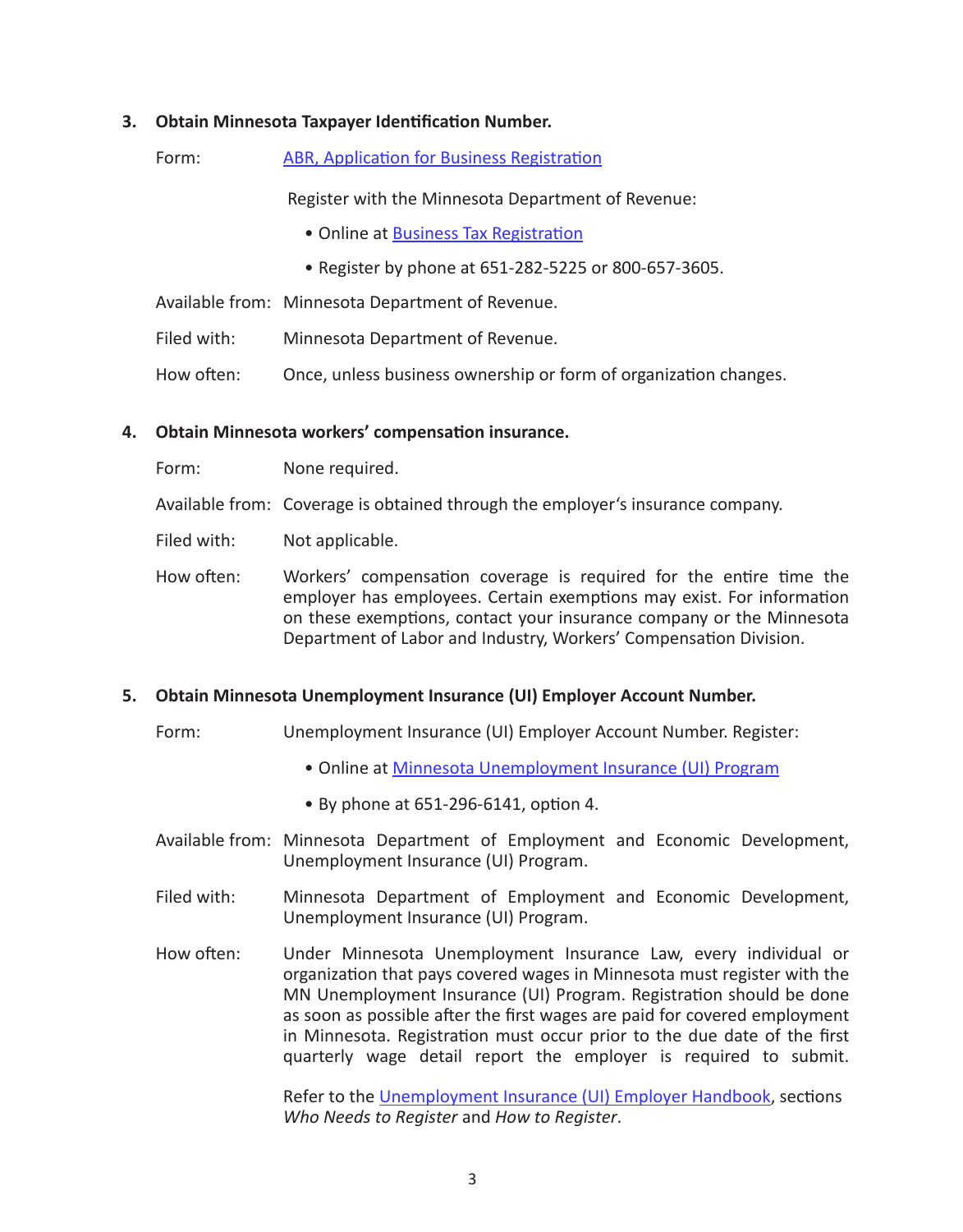#### **6. Verify compliance with immigration law.**

- Form: Refer to [Complete and Correct Form I-9](https://www.uscis.gov/i-9-central/complete-and-correct-form-i-9) and Handbook for Employers [M-274](https://www.uscis.gov/i-9-central/handbook-employers-m-274). See discussion of [E-Verify](https://www.e-verify.gov/) earlier in this Guide.
- Available from: Bureau of U.S. Citizenship and Immigration Services (USCIS).
- Filed with: The Form I-9 is not filed with any government agency but is subject to audit and inspection by the U.S. Departments of Homeland Security and the U.S. Department of Labor.

Form I-9 must be retained by the employer for three years following the date of hire or one year after the individual's employment is terminated, whichever is later.

How often: Generally, a new Form I-9 must be completed each time an individual is hired within three business days of the employee's first day of work. An employer who rehires a person within three years of the date the I-9 was originally completed may be able to update and re-verify employment eligibility on the original Form I-9.

Details are available at [USCIS's I-9 Central](https://www.uscis.gov/i-9-central).

## **7. Obtain employee withholding information (Forms W-4, W-4MN; child support and spousal maintenance obligations).**

Form: [Federal Form W-4, Employee's Withholding Allowance Certificate](https://www.irs.gov/forms-pubs/about-form-w-4) is used to determine the amount of federal income tax withholding.

> Minnesota form, [W-4MN, Minnesota Employee Withholding Allowance /](https://www.revenue.state.mn.us/sites/default/files/2021-01/w-4mn.pdf) [Exemption Certificate](https://www.revenue.state.mn.us/sites/default/files/2021-01/w-4mn.pdf) should be completed in addition to federal Form W-4 in all cases.

- Available from: Internal Revenue Service ([Form W-4\)](https://www.irs.gov/pub/irs-pdf/fw4.pdf) and the Minnesota Department of Revenue [\(Form W-4MN](https://www.revenue.state.mn.us/sites/default/files/2021-01/w-4mn.pdf)).
- Filed with: Employers must keep copies of completed federal Forms, W-4 or state Forms W-4MN for their employees in their files. The forms verify that federal and state income taxes are being withheld according to the employee's instructions and needs to be available for inspection by the IRS or the state.

Employers may be directed, in written notice or in published guidance, to send certain W-4 forms to the IRS.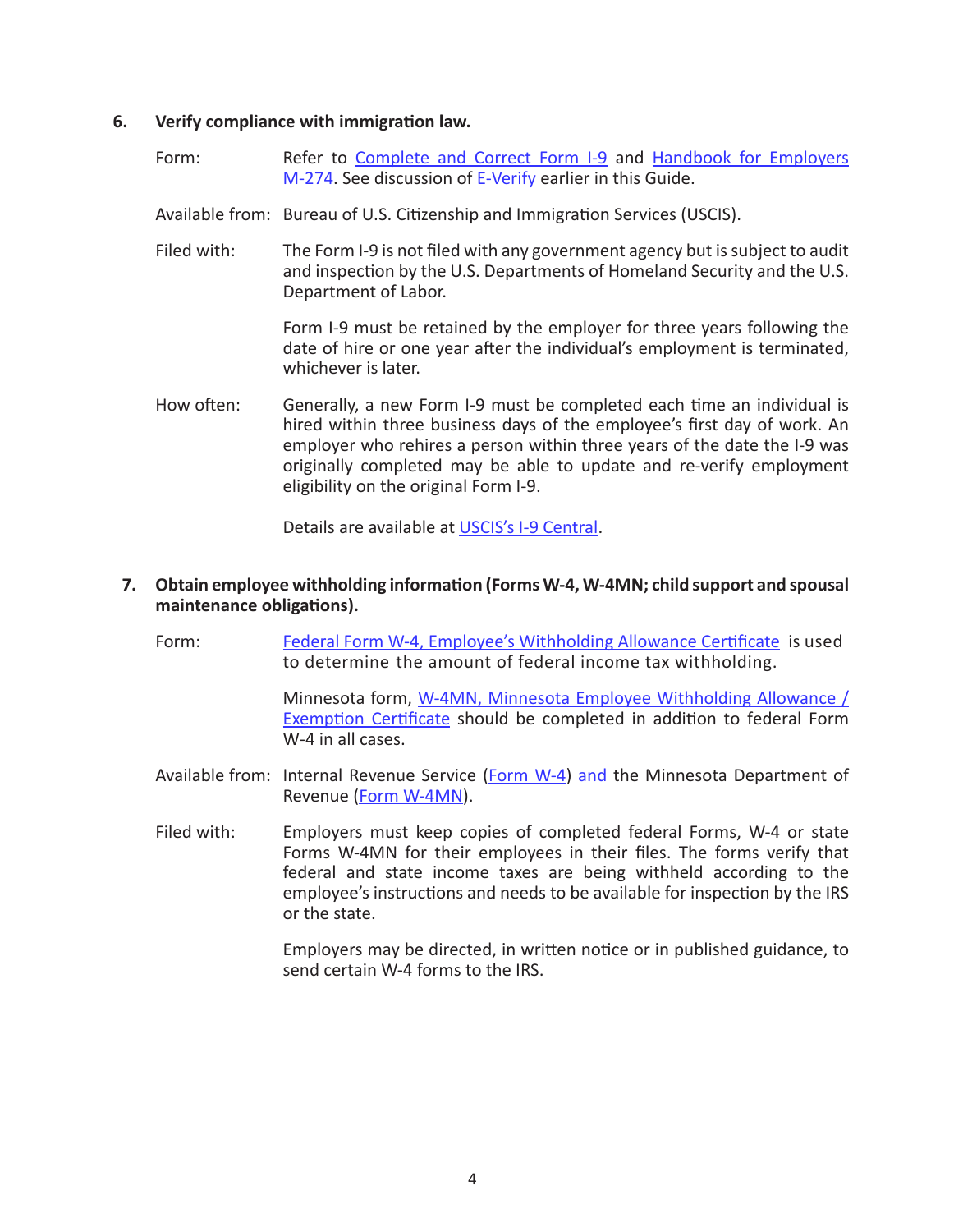Employers must send copies of Form W-4MN to the Minnesota Department of Revenue if any of the following apply:

- The employee claims more than 10 Minnesota withholding allowances.
- The employee claims to be exempt from Minnesota withholding and you reasonably expect the employee's wages to exceed \$200 per week. Exception: If the employee is a resident of reciprocity states Michigan or North Dakota and has completed [Form MWR, Reciprocity Exemption/](https://mn.gov/mmb/assets/mwr_form_tcm1059-128581.pdf) [Affidavit of Residency for Tax Year 2021](https://mn.gov/mmb/assets/mwr_form_tcm1059-128581.pdf).
- You believe the employee is not entitled to the number of allowances claimed.
- Mail to: Minnesota Department of Revenue, Mail Station 6501, 600 N. Robert Street, St. Paul, MN 55146-6501.
- How often: Forms W-4 and W-4MN are generally valid until the employee provide new ones. But employees who claim to be exempt from withholding must renew the exemption annually by filing new Forms W-4 or W-4MN by February 15 each year.

When an employee replaces existing Forms W-4 or W-4MN with a new one, the employer must put the new information into effect no later than the start of the first payroll period ending on or after the 30th day after the day on which the replacement Form W-4 or W-4MN is received.

If there is no payroll period, the replacement Forms W-4 or W-4MN must be put into effect with the first payment of wages on or after the 30th day after the day on which the replacement Forms W-4 or W-4MN is received. The replacement Forms W-4 or W-4MN can be put into effect sooner, if the employer wishes.

# **8. New Hire Reporting.**

The Claims Resolution Act of 2012 requires all employers to report all newly hired, re-hired and returning to work employees to a state directory within 20 days of the date they are hired, rehired, or return to work.

Form: The [Minnesota New Hire Reporting Form](https://newhire-reporting.com/downloads/MNform.pdf) or W-4 Form.

Available from: Minnesota Department of Human Services (DHS).

- Filed with: Minnesota New Hire Reporting Center. You can file:
	- Online at [Minnesota New Hire Reporting Center](https://newhire-reporting.com/MN-Newhire/default.aspx).
	- By mail at Minnesota New Hire Reporting Center, P.O. Box 64212, St. Paul, MN 55164-0212.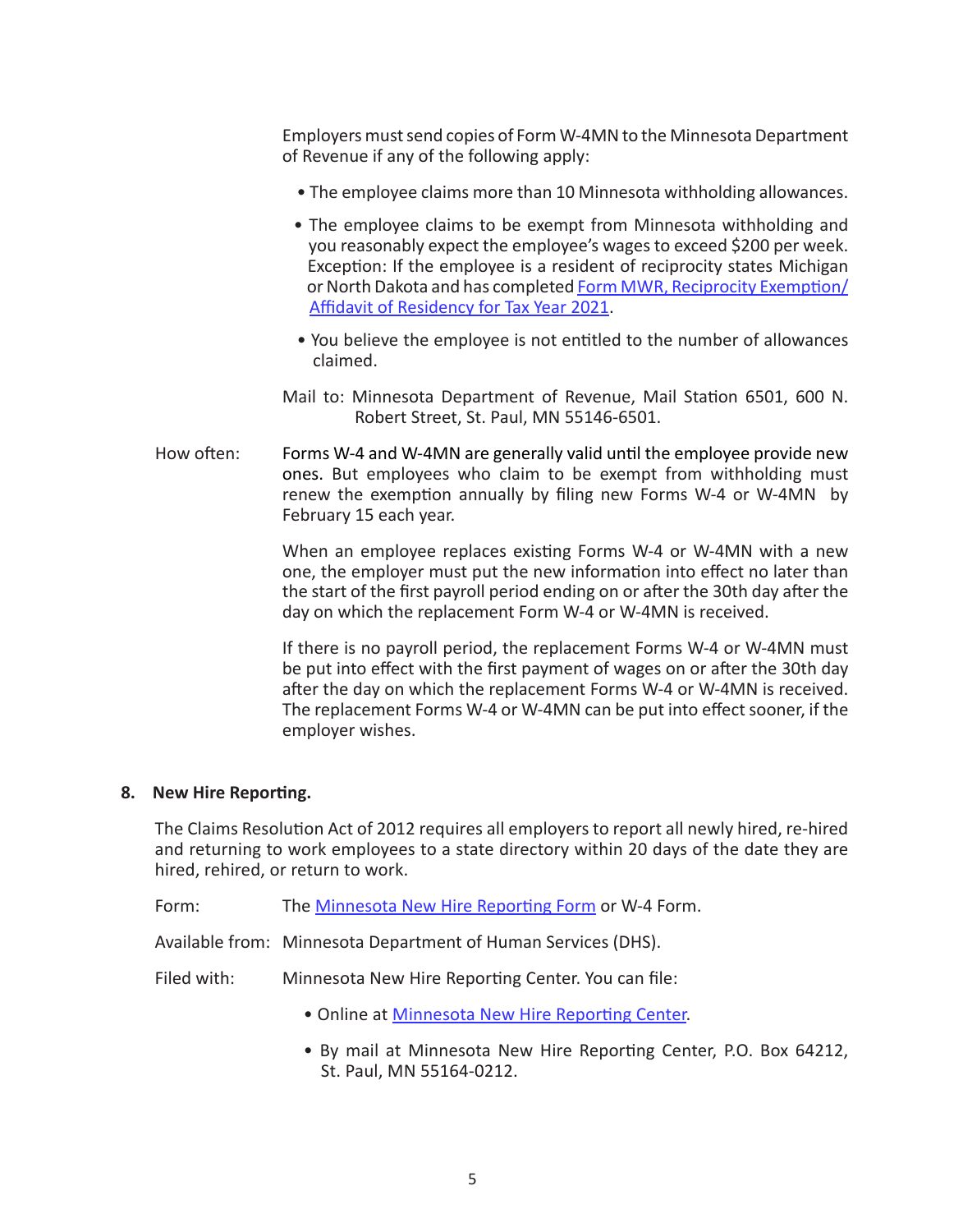How often: Employers must report within 20 days of a new employee's hire date. Employers who submit reports electronically must do so in two monthly transmissions not more than 16 days apart.

> In addition to reporting to the Minnesota Department of Human Services, employers must ask all new employees if they have court-ordered medical support or dependent insurance obligations that must be withheld from income, and the terms of any court order.

> If amounts for medical support must be withheld, the employer must do the appropriate withholding. If the employee is required to obtain dependent insurance the employer must tell the employee about the application process and enroll the employee and the dependents in the plan. Employers are required to make such withholdings within a specific time period, and there are limits on the percentage of wages that can be withheld.

## **9. Withhold federal income tax and FICA tax (employee share) and withhold Minnesota income taxes.**

 Form: No specific form is required. These are accounting entries on the employer's books. The amounts also must be listed on the employee's pay statement.

> Tables showing amounts to be withheld are provided by the Internal Revenue Service, see [Publication 15 \(Circular E\) Employer's Tax Guide\)](https://www.irs.gov/forms-pubs/about-publication-15) and the Minnesota Department of Revenue, see [Minnesota Income Tax](https://www.revenue.state.mn.us/sites/default/files/2019-12/wh_inst_20_0.pdf) [Withholding Instruction Booklet and Tax Tables](https://www.revenue.state.mn.us/sites/default/files/2019-12/wh_inst_20_0.pdf).

- Available from: Not applicable.
- Filed with: Accounting records are retained by the employer and are subject to inspection by the Internal Revenue Service and Minnesota Department of Revenue.
- How often: Withholding must be done each time wages are paid.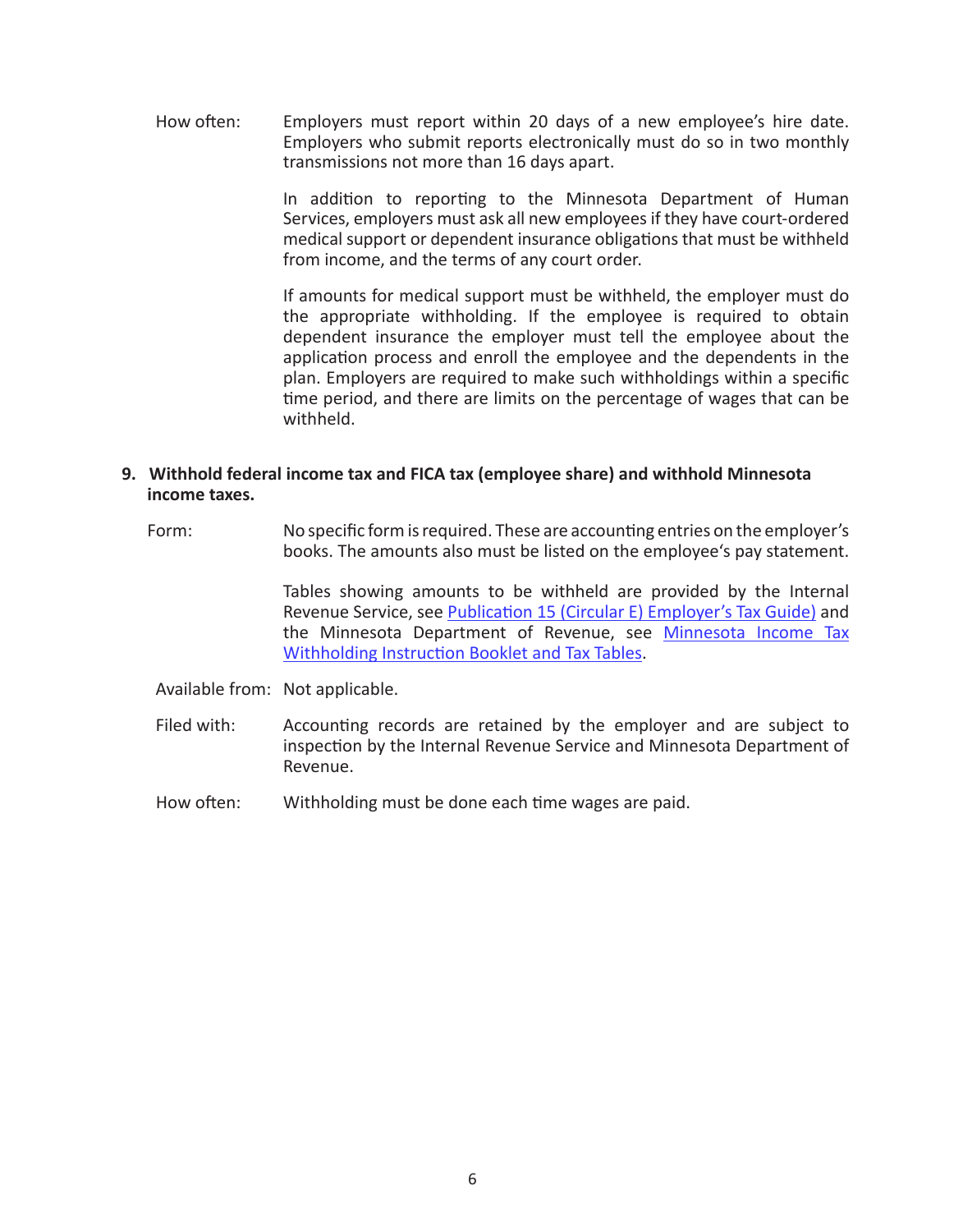### **10. Account for employer's share of payroll taxes.**

Payroll taxes include the employer's share of the FICA (Social Security and Medicare) tax, Federal Unemployment Tax Act (FUTA) and Minnesota unemployment tax.

- Form: No specific form is required. These are accounting entries made on the employer's books each time wages are paid. The taxes are paid through deposits or with quarterly or annual tax returns.
- Available from: Not applicable.
- Filed with: These taxes must be deposited in a bank as specified by, or paid directly to, the Internal Revenue Service and the Minnesota Department of Employment and Economic Development.

**Note:** Electronic filing of these taxes may be required.

How often: The accounting entries are made each time wages are paid.

## **11. Deposit withheld federal income tax and employer's and employees' share of FICA tax and deposit federal unemployment (FUTA) tax.**

- Form: With few exceptions, electronic fund transfers are made using [Electronic](https://www.eftps.com/eftps/)  [Federal Tax Payment System \(EFTPS\)](https://www.eftps.com/eftps/) for all federal tax deposits.
- Filed with: Deposits are made to the U.S. Department of Treasury using EFTPS.

Information is available at [About EFTPS](https://www.eftps.com/eftps/direct/HelpAboutMain.page) or by calling the U.S. Treasury Department customer service at 800-555-4477.

How often: For federal income tax and FICA tax, the accumulated liability usually must be deposited monthly or semiweekly (or by the next day if the liability is \$100,000 or more). The "liability" is the sum of the withheld federal income tax, the employees' and the employer's share of Social Security and Medicare.

> Generally, employers with a liability of \$50,000 or less accrued during a designated four-quarter period will deposit monthly, and employers whose liability is more than \$50,000 are required to deposit semi-weekly. The employer will follow the appropriate deposit schedule for the entire calendar year.

> The specific rules may be found in IRS Publication 15, Circular E, Employer's Tax Guide which may be obtained from the Internal Revenue Service.

> FUTA tax deposits are made quarterly (by the end of the month following the end of the quarter), unless the amount of FUTA tax owed but not deposited is \$500 or less. If the tax is \$500 or less at the end of the quarter, no deposit is required. The tax is added to the tax for the next quarter.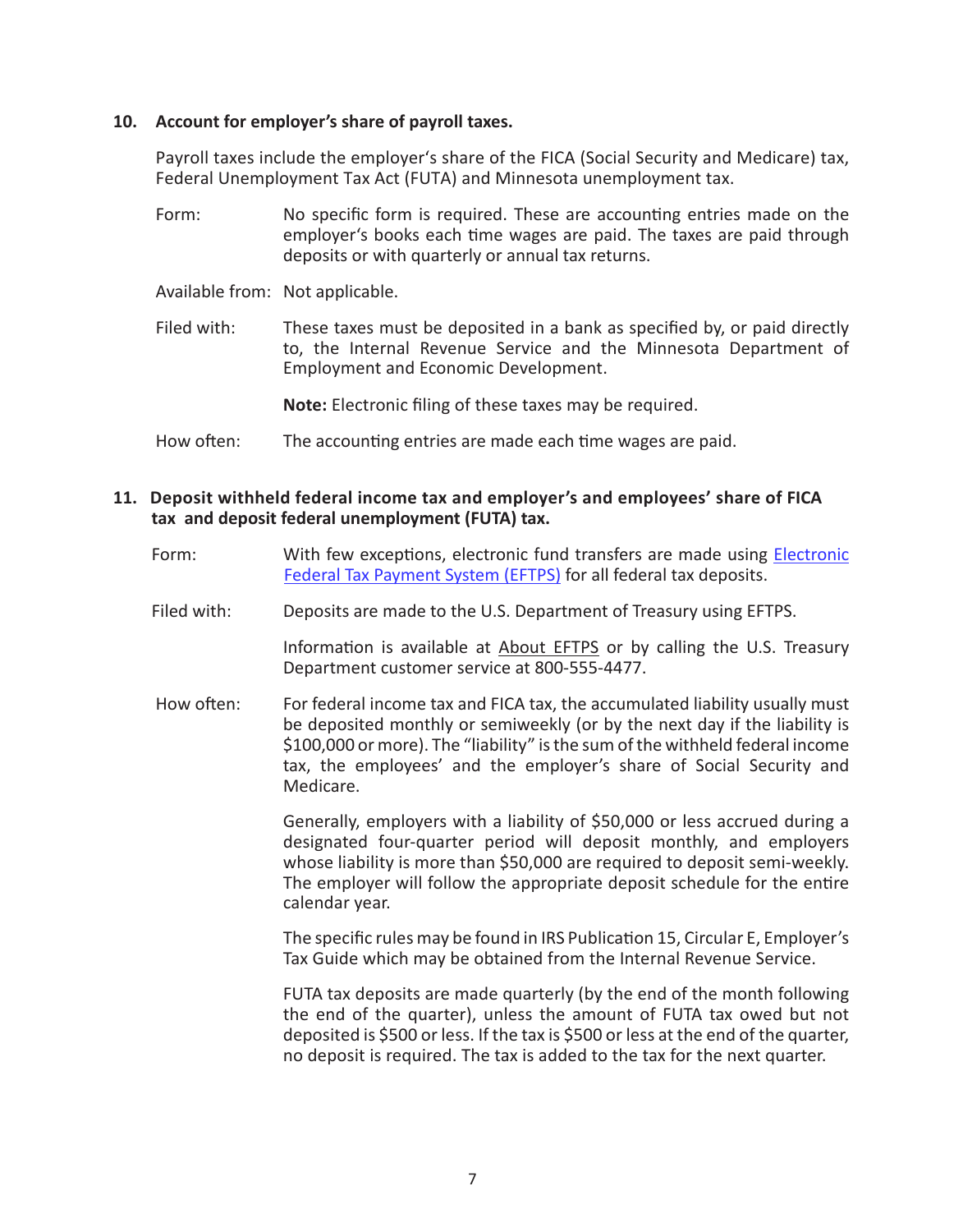#### **12. Deposit withheld Minnesota income tax.**

Form: The employer can make Minnesota tax deposits in one of two ways:

- 1. Online with Minnesota Department of Revenue [e-Services Payment](https://www.mndor.state.mn.us/tp/OnlineServices/_/) [Voucher System.](https://www.mndor.state.mn.us/tp/OnlineServices/_/)
- 2. By mail with a payment voucher.

Some employers are required to pay electronically.

- Filed with: Minnesota Department of Revenue.
- How often: The employer must deposit Minnesota withholding tax following a semiweekly or monthly schedule.

For deposit schedule information, see the Minnesota Income Tax [Withholding Instruction Booklet and Tax Tables,](https://www.revenue.state.mn.us/sites/default/files/2021-05/wh_inst_21.pdf) available from the Minnesota Department of Revenue.

# **13. File federal withholding return (quarterly) or employment taxes (annually)**

# *Quarterly filers*

| Form:       | Form 941, Employer's QUARTERLY Federal Tax Return                                                                                          |
|-------------|--------------------------------------------------------------------------------------------------------------------------------------------|
|             | Different forms are required for employers of agricultural employees.                                                                      |
|             | Available from: Internal Revenue Service.                                                                                                  |
| Filed with: | The IRS Service Center designated on the form.                                                                                             |
| How often:  | The employer must file a return quarterly.                                                                                                 |
|             | Annually for employers of agricultural employees using Form 943,<br><b>Employer's Annual Federal Tax Return for Agricultural Employees</b> |

# *Annual filers*

Form: [Form 944, Employer's Annual Federal Tax Return](https://www.irs.gov/forms-pubs/about-form-944) (optional).

Available from: Internal Revenue Service.

Small businesses may be affected by changes to [Form 944, Employer's](https://www.irs.gov/forms-pubs/about-form-944) [Annual Federal Tax Return.](https://www.irs.gov/forms-pubs/about-form-944) The changes include the ability for small employers to elect whether they want to file Form 944 or [Form 941,](https://www.irs.gov/pub/irs-pdf/f941.pdf) [Employer's Quarterly Federal Tax Return](https://www.irs.gov/pub/irs-pdf/f941.pdf).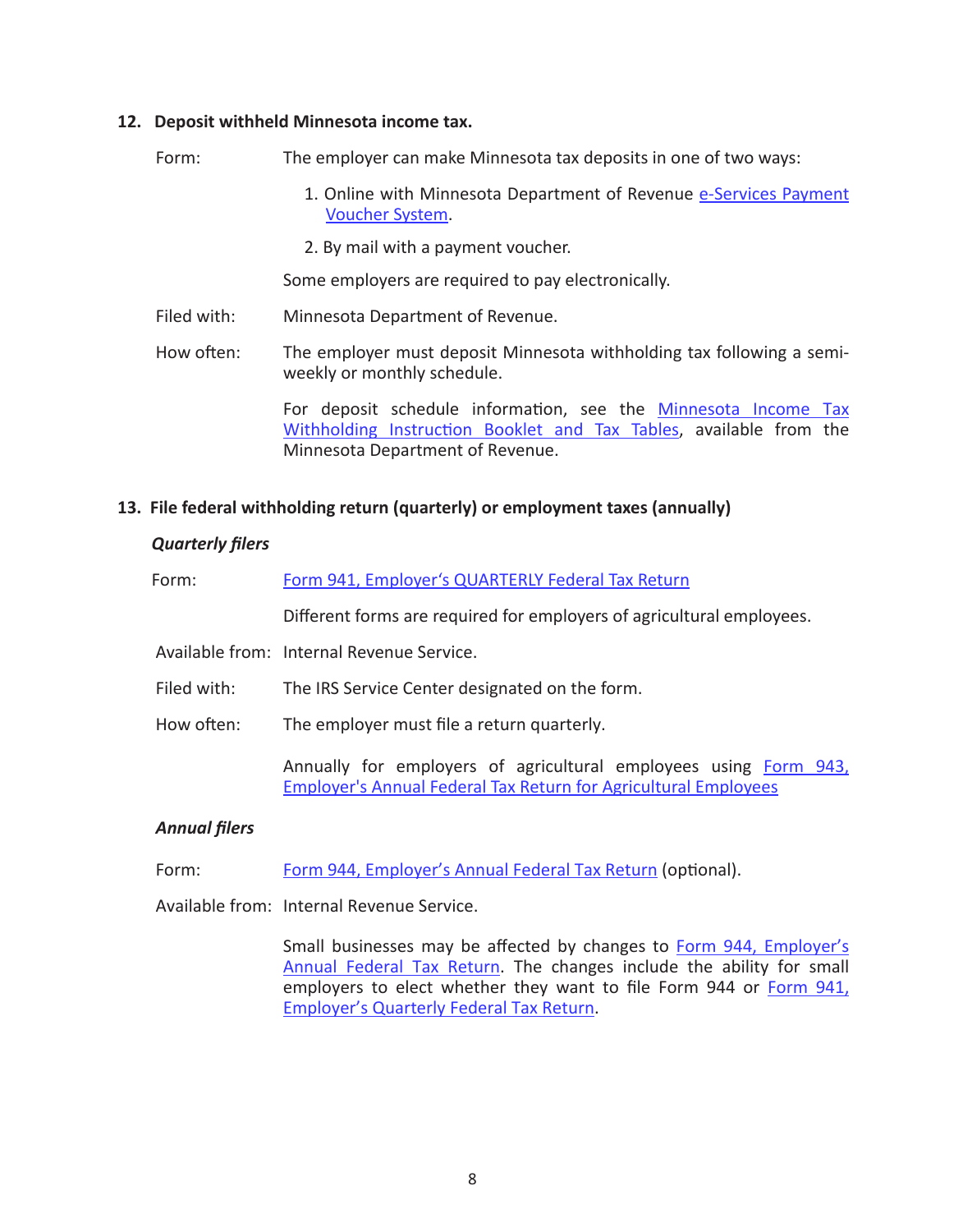- Filed with: Employers who have estimated employment tax liability of \$1,000 or less for the entire calendar year are eligible to file annual Form 944 rather than the quarterly Form 941. In the past, filing this form has been mandatory for employers who met the qualifications and were notified by the Internal Revenue Service to file Form 944.
- How often: Employers who are Form 944 filers can opt out by telephone at 800-829-4933 no later than April 1 of the current year, or in writing no later than March 15 of the current year. Form 941 employers, who want to file Form 944 and are eligible, can opt in to filing a Form 944 during the same election period by the same methods. Whether opting in or opting out of Form 944 filing, after contacting the IRS, the taxpayer will be notified in writing about which return to file.

Information about filing employment taxes annually is available at [Certain Taxpayers May Now File Their Employment Taxes Annually.](https://www.irs.gov/businesses/small-businesses-self-employed/certain-taxpayers-may-now-file-their-employment-taxes-annually)

# **14. File Minnesota quarterly withholding return.**

- Form: Quarterly Withholding Tax Return
- Available from: Minnesota Department of Revenue
- Filed with: Returns must be filed electronically:
	- Online with Minnesota Department of Revenue [e-Services](https://www.mndor.state.mn.us/tp/eservices/_/).
- How often: Quarterly. A return must be filed even if the employer paid no wages subject to withholding, had no employees during the quarter or had no tax withheld or deposited.

#### **15. File Minnesota unemployment insurance wage detail.**

- Form: All wage detail reports must be submitted electronically. For more information see MN Unemployment Insurance (UI), [Wages & Taxes.](https://www.uimn.org/employers/wages-taxes/index.jsp) Available from: Minnesota Department of Employment and Economic Development, Unemployment Insurance (UI) Division. Filed with: Minnesota Department of Employment and Economic Development, Unemployment Insurance (UI) Division.
- How often: Quarterly. A wage detail report must be filed even if the employer paid no wages or had no employees during the quarter.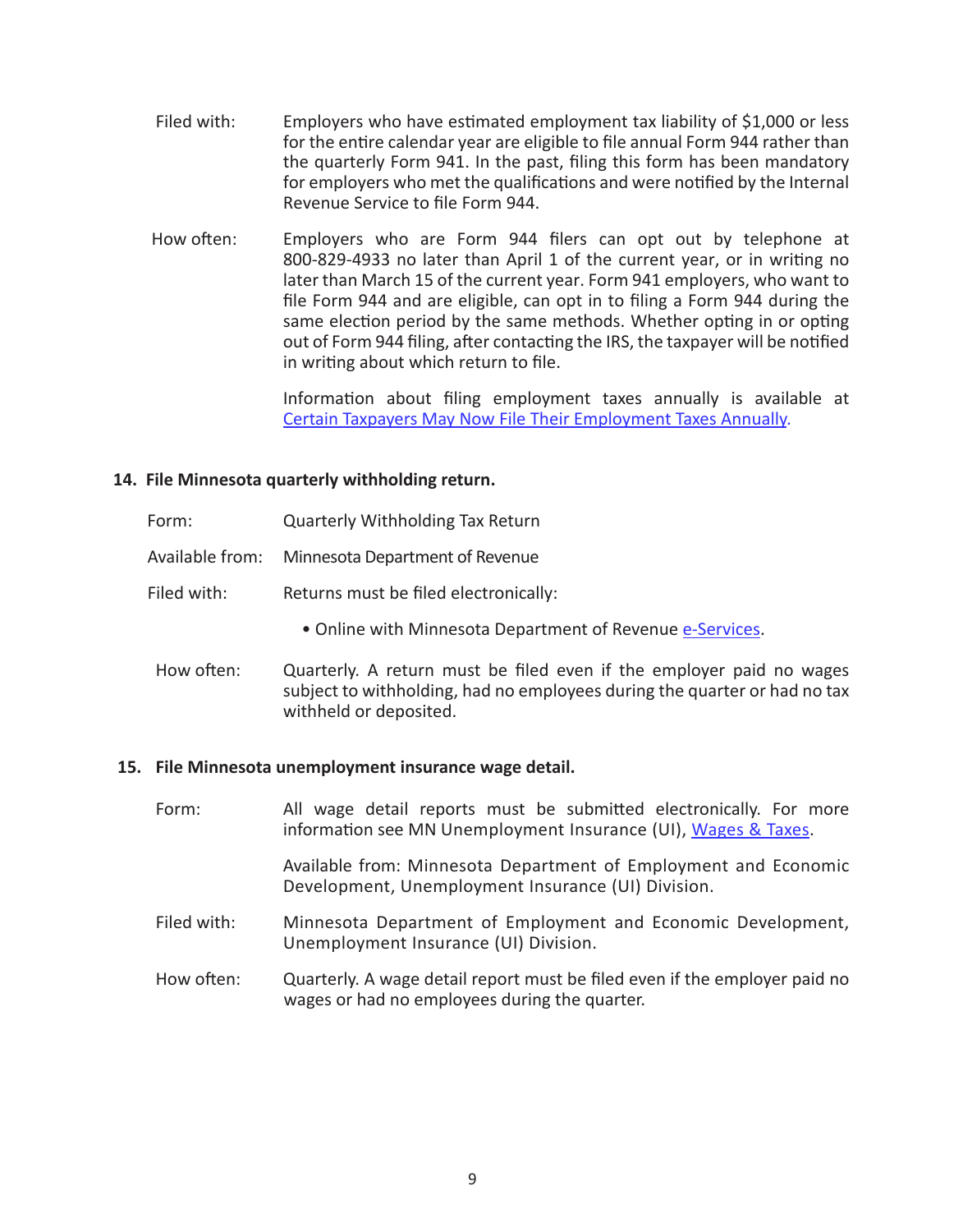# **16. File federal unemployment tax (FUTA) return.**

| Form:       | Form 940, Employer's Annual Federal Unemployment (FUTA) Tax Return |
|-------------|--------------------------------------------------------------------|
|             | Available from: Internal Revenue Service.                          |
| Filed with: | The IRS Service Center designated on the form.                     |
| How often:  | Annually, by January 31 of each year.                              |

# **17. Provide Form W-2 to employee and others.**

| Form:       | W-2, Wage and Tax Statement                                                                                                                                                                                                                                                                                                                                                        |
|-------------|------------------------------------------------------------------------------------------------------------------------------------------------------------------------------------------------------------------------------------------------------------------------------------------------------------------------------------------------------------------------------------|
|             | Available from: Internal Revenue Service                                                                                                                                                                                                                                                                                                                                           |
| Filed with: | Employee (three copies).                                                                                                                                                                                                                                                                                                                                                           |
|             | Social Security Administration (one copy).                                                                                                                                                                                                                                                                                                                                         |
|             | Minnesota Department of Revenue (one copy).                                                                                                                                                                                                                                                                                                                                        |
|             | One copy is retained by the employer.                                                                                                                                                                                                                                                                                                                                              |
| How often:  | At the end of the year, the employer must complete Form W-2, Wage and<br>Tax Statement to report wages, tips and other compensation paid to an<br>employee. A copy of this form must be given to the employee by January<br>31 for the previous year.                                                                                                                              |
|             | If the employee stops working for the employer and requests the W-2<br>before the January 31 deadline, it must be provided within 30 days following<br>the request. The employer must also send a copy of the W-2 to the Social<br>Security Administration (SSA) by January 31.                                                                                                    |
|             | Employers can prepare and file up to 20 W-2s at a time at the Social Security<br>Administration's online W-2 filing. Go to Employer W-2 Filing Instructions<br>& Information. Employers can also print out all the necessary copies of the<br>W-2 for their employees, state taxing agencies, etc. Also refer to Minnesota<br>Department of Revenue Submitting Form W-2 and 1099s. |

Forms W-2 and W-3 may be obtained from the Internal Revenue Service by ordering at **Online Ordering for Information Returns and Employer [Returns](https://www.irs.gov/businesses/online-ordering-for-information-returns-and-employer-returns)**